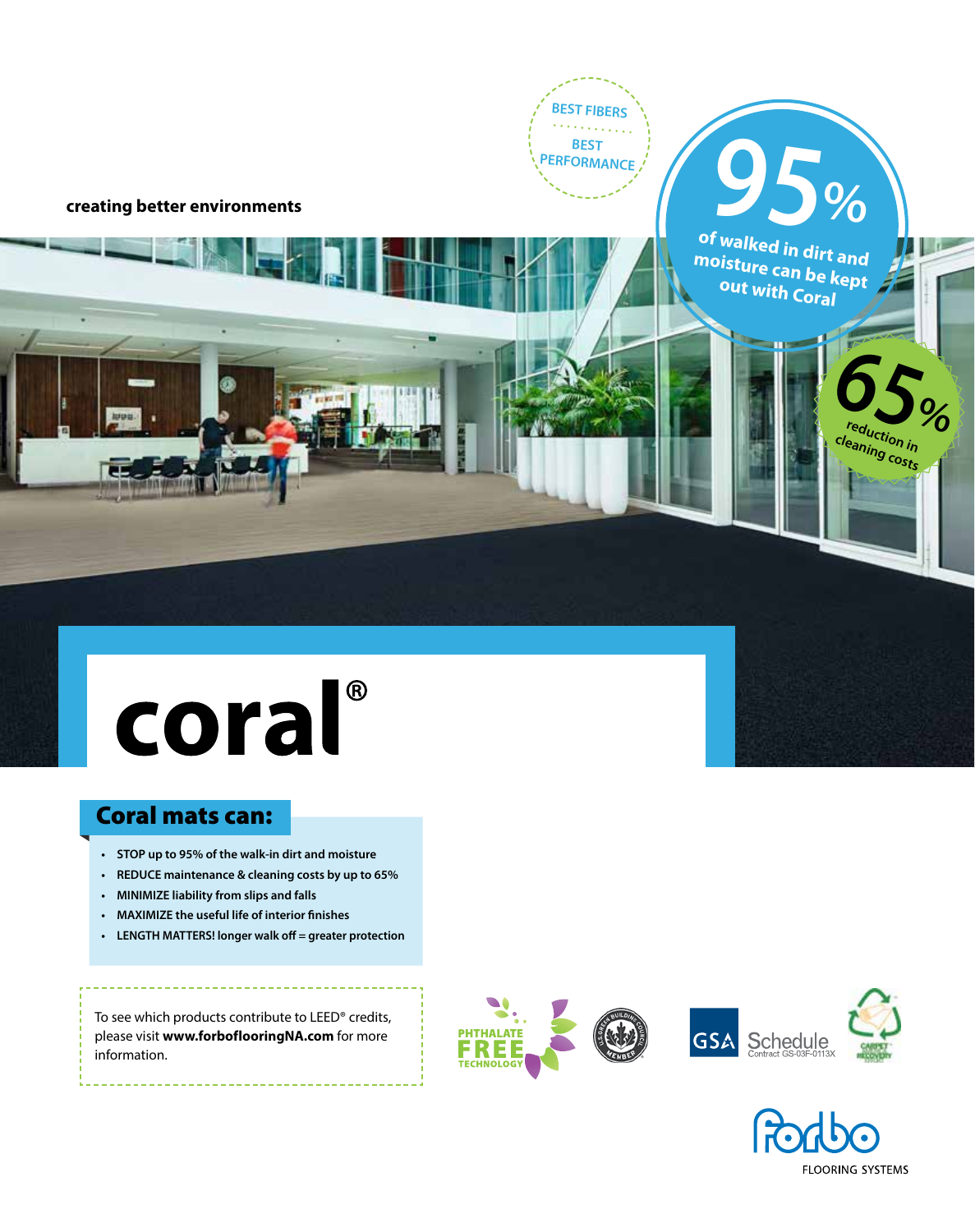## coral<sup>®</sup> mats

#### **Coral mats are available in the following standard sizes:**



#### **note:**

• *custom sizes available upon request* 

- dimensions include the rubber-edge profile (1.5" approx.)
- 4' x 6' black mat available for quick ship, inquire for details



Made with 100% Regenerated Nylon

Coral Duo and Brush are manufactured using ECONYL® regenerated polyamide yarns. Abandoned fishing nets are one of the unlikely sources of unwanted waste material which go to make ECONYL®. Using ECONYL® is a way to reduce existing waste, avoid additional manufacturing-related pollution, and keep consumption of natural resources and energy to a minimum.

### coral<sup>®</sup> grip

#### **Great for coarse dirt and grit removal, inside and out**

A versatile non-woven clean-off barrier that can be used both inside and outdoors. Coral Grip prevents grit and coarse dirt from entering the building. It has a patented embossed design and durable, pliable vinyl filaments which perform a highly effective scraping action. The addition of granulated PVC chips add to the soil scraping properties of the non woven construction and help to create an anti-slip surface which is effective even on an incline. Coral Grip is available in medium duty (MD) and heavy duty (HD) formats. In its standard form, Coral Grip has an open, non backed, pervious structure, but it can also be manufactured with an Everfort vinyl backing.



HD 6130/<sub>76150</sub> ink  $\overline{\bullet}$ 

HD 6120/<sub>76140</sub>

stone



MD 6930/<sub>76950</sub> ink ♦



HD 6128/<sub>76148</sub> grass



MD 6928/<sub>76948</sub> grass

with Everfort vinyl backing □ with open structure





MD 6920/<sub>76940</sub> stone



HD 6123/<sub>0</sub>6143 wine



MD 6923 / 6943 wine

♦ **Items are stocked. The lead time for non-stock items is 6-8 weeks.**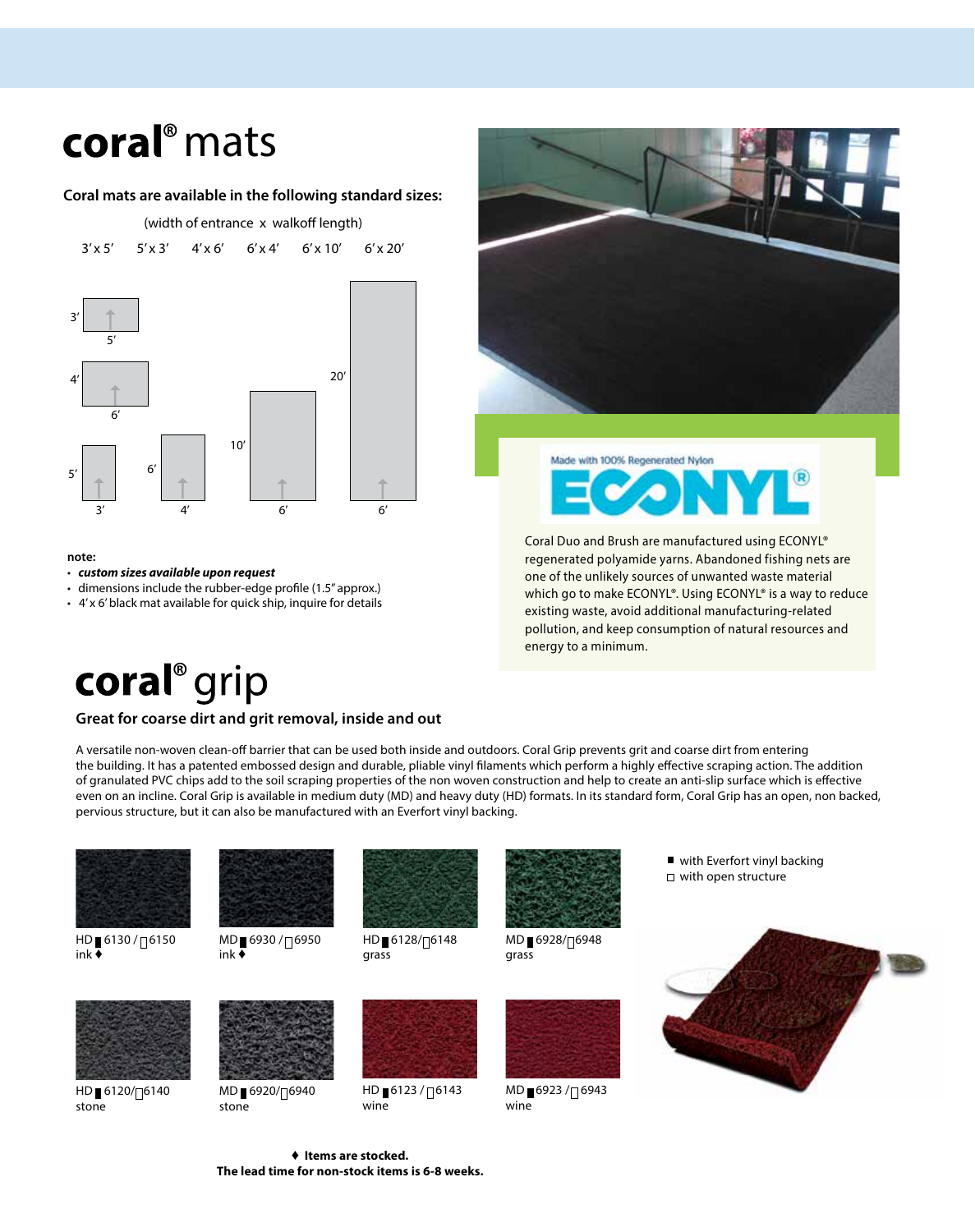### coral<sup>®</sup> duo

Coral contributes to LEED® credits, please visit **www.forboflooringNA.com** for more information.

#### **For unbeatable soil removal**

Coral Duo provides unrivalled dirt removal and is particularly effective at trapping and retaining soil and moisture in the first few steps inside an entrance area. In fact, research shows that Coral Duo removes and retains 10% more dirt in the first few meters than any other textile barrier product, which makes it an ideal matting system for smaller entrances. Coral Duo is a combination product from alternating strips of scraping Coral Brush Pure yarns and moisture absorbing Coral Classic, reinforced with tough and resilient monofilament fibers.



s5715/t5715 charcoal grey ♦ s5730/t5730

vulcan black ♦

♦ **Items are stocked. The lead time for non-stock items is 6-8 weeks.** y backing backing material or later

> ish is made of three yarns: capillary yarn to absorb moisture; active dirt-scraping yarns; and heavy duty texture yarns that can withstand et traffic